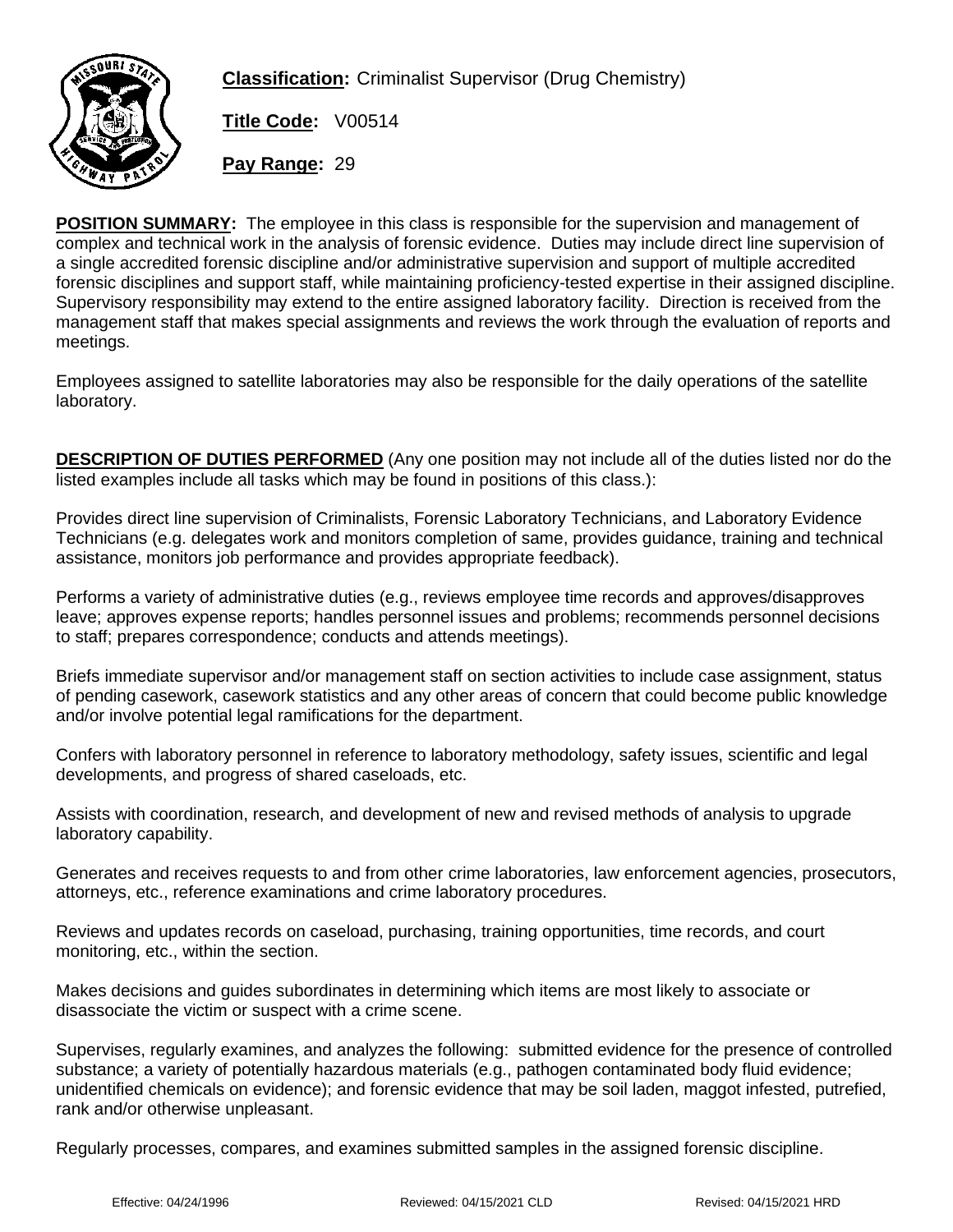## **Classification:** Criminalist Supervisor (Drug Chemistry) **Page 2** Page 2

Facilitates for the section, and successfully completes competency and/or written test(s) prior to assuming casework using a new or updated testing method.

Supervises the collation of data and preparation of reports.

Routinely testifies as an expert witness in a court of law while maintaining composure under intense crossexamination; prepares evidence and exhibits; and trains subordinates about the role of an expert witness in legal proceedings.

Facilitate and successfully participates in the proficiency testing program for their forensic discipline.

Attends workshops, meetings, conferences, and seminars to gather and share information with peers as well as learn about any new developments and/or trends.

Conducts training of law enforcement personnel about drug analysis, collection and preservation of evidence, and chain of custody procedures; educates attorneys about complex scientific analysis and serves as technical advisor during trial proceedings.

Reviews requests for equipment, materials, and/or training by section personnel; makes recommendations to immediate supervisor and communicates decisions to the affected personnel.

Assists in contacting scientific equipment manufacturers, writing specifications for new scientific equipment, and selecting successful bidders on this equipment.

Assists with budget decision items and requests, and legislative matters involving amendments to current legislation including fiscal note requests.

Follows established QA/QC guidelines and is responsible for ensuring compliance of subordinates.

May interact with television, radio, or print media personnel reference forensic science informational news spots.

Operates standard office equipment (e.g., personal computer, telephone, fax machine, copier, etc.).

Performs job-related travel, as needed.

Performs other related duties as assigned.

**REQUIRED KNOWLEDGE, SKILLS, AND ABILITIES:** Extensive knowledge of the procedures and methods used in the forensic analysis of submitted samples.

Extensive knowledge and practice of the safety rules and procedures associated with laboratory equipment and chemicals.

Extensive knowledge of the compilation and preparation of evidence for presentation in court and the role of an expert witness in legal proceedings.

Extensive knowledge of quality control procedures, proficiency testing, and competency tests.

General knowledge of the principles of supervision.

Skill in supporting subordinate's decisions and actions in processing casework.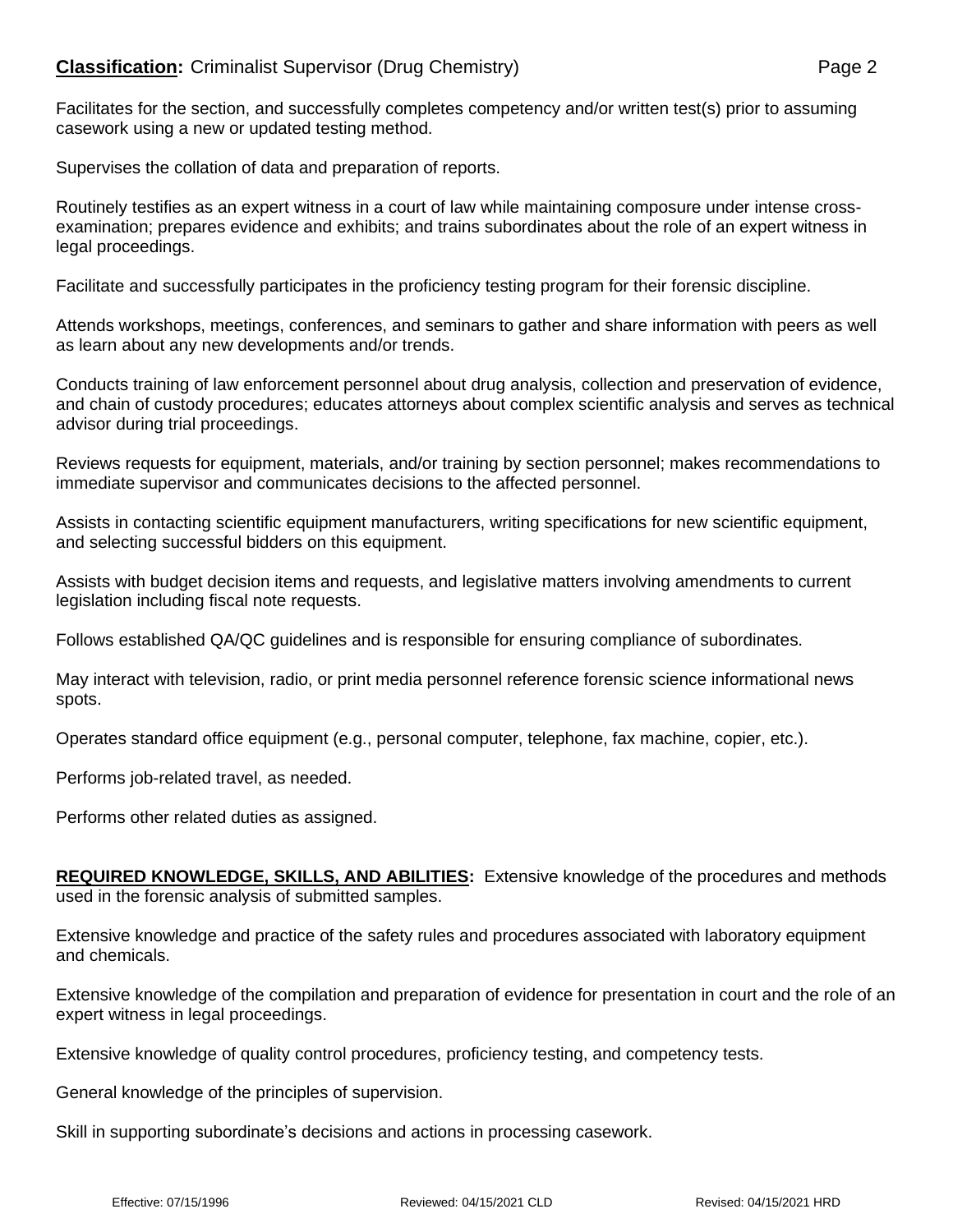## **Classification:** Criminalist Supervisor (Drug Chemistry) **Page 3** Page 3

Ability to work with potentially hazardous materials as detailed in the description of duties.

Ability to research new equipment, write bid specifications, and deal with bidders.

Ability to review the work of subordinates and provide constructive criticism.

Ability to perform administrative duties as detailed in the description of duties.

Ability to review requests for equipment, materials, and training and make recommendations reference same.

Ability to generate and receive requests for information from a variety of individuals related to forensic science.

Ability to perform work in accordance with prescribed procedures, makes accurate observations of test results, and prepare accurate records and reports.

Ability to maintain composure while under cross-examination in regard to personal and scientific qualifications and testify to laboratory findings in court.

Ability to compile and prepare information for presentation (e.g., mock trials, courtroom testimony, depositions, pretrial conferences, meetings, etc.).

Ability to examine forensic evidence and recognize and identify minute details.

Ability to distinguish colors necessary to perform laboratory tests.

Ability to perform microscopic work for extended periods.

Ability to properly use laboratory equipment, computer and photography equipment, and chemicals.

Ability to gather, assemble, correlate, and analyze information critical to the overall operation of the section.

Ability to handle several projects simultaneously.

Ability to oversee, monitor, and interpret information necessary for the successful function of the section.

Ability to review and revise manuals.

Ability to educate individuals about forensic science.

Ability to develop methods and/or techniques to upgrade laboratory capability.

Ability to train subordinates.

Ability to formulate logical, reasonable conclusions based on available factual information.

Ability to transport tools, equipment, and evidence necessary to conduct crime scene investigations.

Ability to interact with the media.

Ability to read English effectively.

Ability to work with restricted, highly sensitive information in a confidential and professional manner and maintain the information as such.